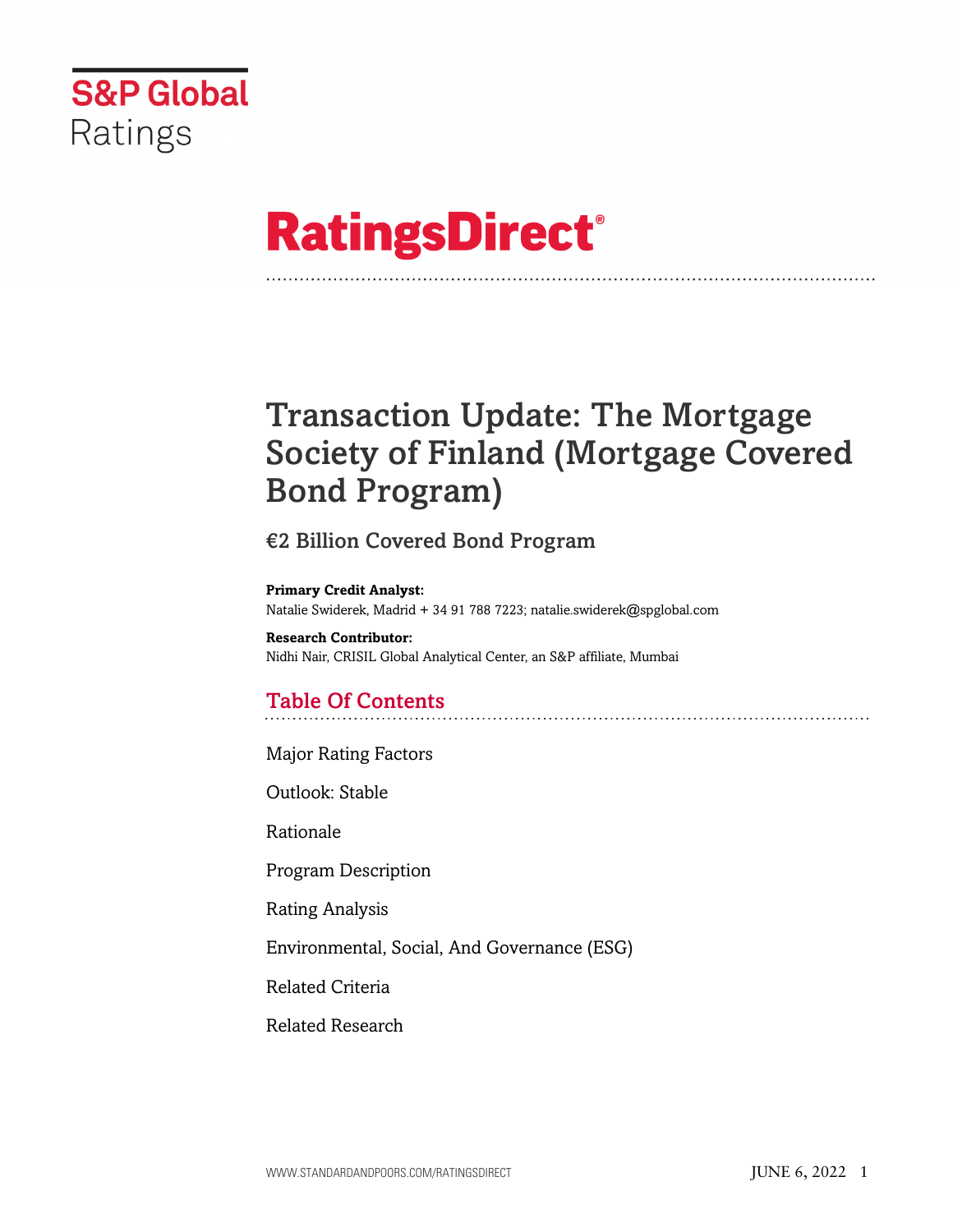## Transaction Update: The Mortgage Society of Finland (Mortgage Covered Bond Program)

€2 Billion Covered Bond Program

## Ratings Detail



## <span id="page-1-0"></span>Major Rating Factors

#### Strengths

- The cover pool comprises mortgage loans with low loan-to-value (LTV) ratios (cover pool LTV ratio of about 31%), which is lower than other specialized mortgage lenders in the Nordics.
- The program benefits from a public commitment to maintain a level of overcollateralization that is consistent with a 'AAA' rating.
- Liquidity risk is mitigated by the bonds' soft-bullet repayment profile.

#### Weaknesses

- The cover pool's relatively low weighted-average seasoning compared with other Finnish covered bond issuers we rate.
- About 69% of the pool comprises housing associations, which we view as a higher risk to the program's creditworthiness than residential mortgages.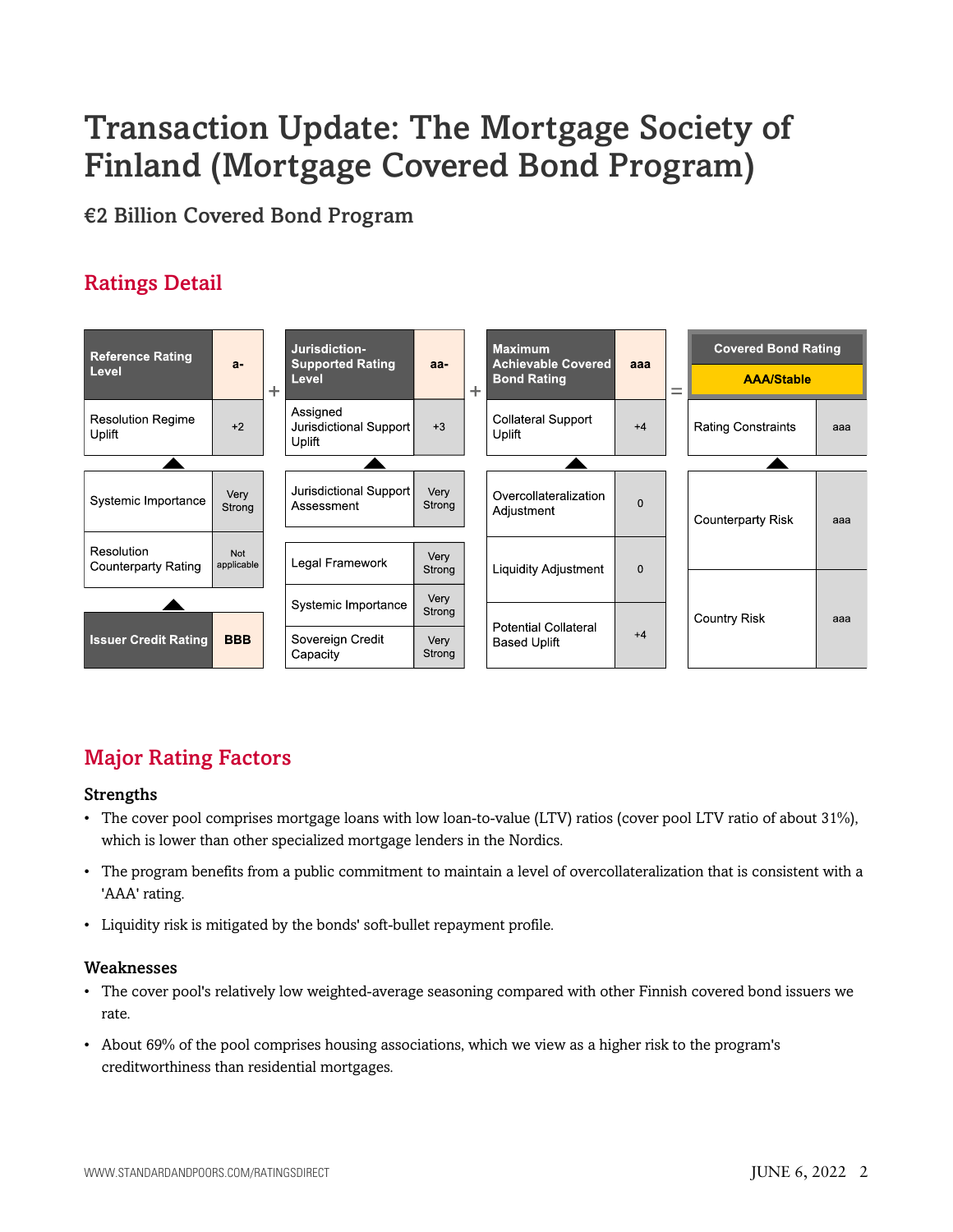## <span id="page-2-0"></span>Outlook: Stable

S&P Global Ratings' stable outlook on its ratings on the mortgage covered bonds issued by The Mortgage Society of Finland ("Suomen Hypoteekkiyhdistys", or Hypo) reflects the stable outlook on its long-term issuer credit rating (ICR, BBB/Stable/A-2). Resulting from the application of our counterparty risk criteria, there are no unused notches of ratings uplift in this program. This means that if we were to lower our long-term ICR on Hypo by one notch, we would also lower our ratings on the covered bonds by application of our counterparty risk criteria, all else being equal.

## <span id="page-2-1"></span>Rationale

We are publishing this transaction update following our periodic review of Hypo's mortgage covered bond program and related issuances.

Our covered bond ratings process follows the methodology and assumptions outlined in our "Covered Bonds Criteria," published on Dec. 9, 2014, and "Covered Bond Ratings Framework: Methodology And Assumptions," published on June 30, 2015.

Accordingly, we performed a legal and regulatory review, an operational risk review, a resolution regime analysis, a jurisdictional support analysis, a collateral support analysis, and a counterparty and sovereign risk analysis.

From our analysis of the legal and regulatory framework for Finnish covered bonds, we have concluded that the cover pool assets are isolated for the benefit of the covered bondholders if the issuer becomes insolvent. The protection of the cover pool assets and the continued management of the cover pool allow us to rate the covered bond program higher than the long-term ICR on Hypo.

Based on our operational risk analysis, which covered a review of origination, underwriting, collection, and default management procedures, as well as cover pool management and administration, we conclude that the ratings on the covered bonds are not constrained by operational risk.

Under our resolution regime analysis, we determined a reference rating level (RRL) of 'a-'. This is because Hypo is domiciled in Finland, which is subject to the EU's Bank Recovery and Resolution Directive (BRRD), and our very strong assessment of the systemic importance of mortgage covered bonds in Finland. These factors increase the likelihood that Hypo would continue servicing its covered bonds without accessing the cover pool or receiving jurisdictional support, even following a bail-in of its senior unsecured obligations.

Our jurisdictional support analysis determined the jurisdiction-supported rating level (JRL) on the covered bonds as 'aa-'. We considered the likelihood of jurisdictional support, for Finnish mortgage covered bonds which we assess as very strong resulting in a three notch uplift from the RRL.

Our collateral support analysis determines to what extent the amount of available collateral further increases the covered bond's creditworthiness above the JRL of 'aa-'. As of April 30, 2022, the available overcollateralization of 26.68% exceeds the target credit enhancement of 21.75%, which means that the covered bonds are eligible for up to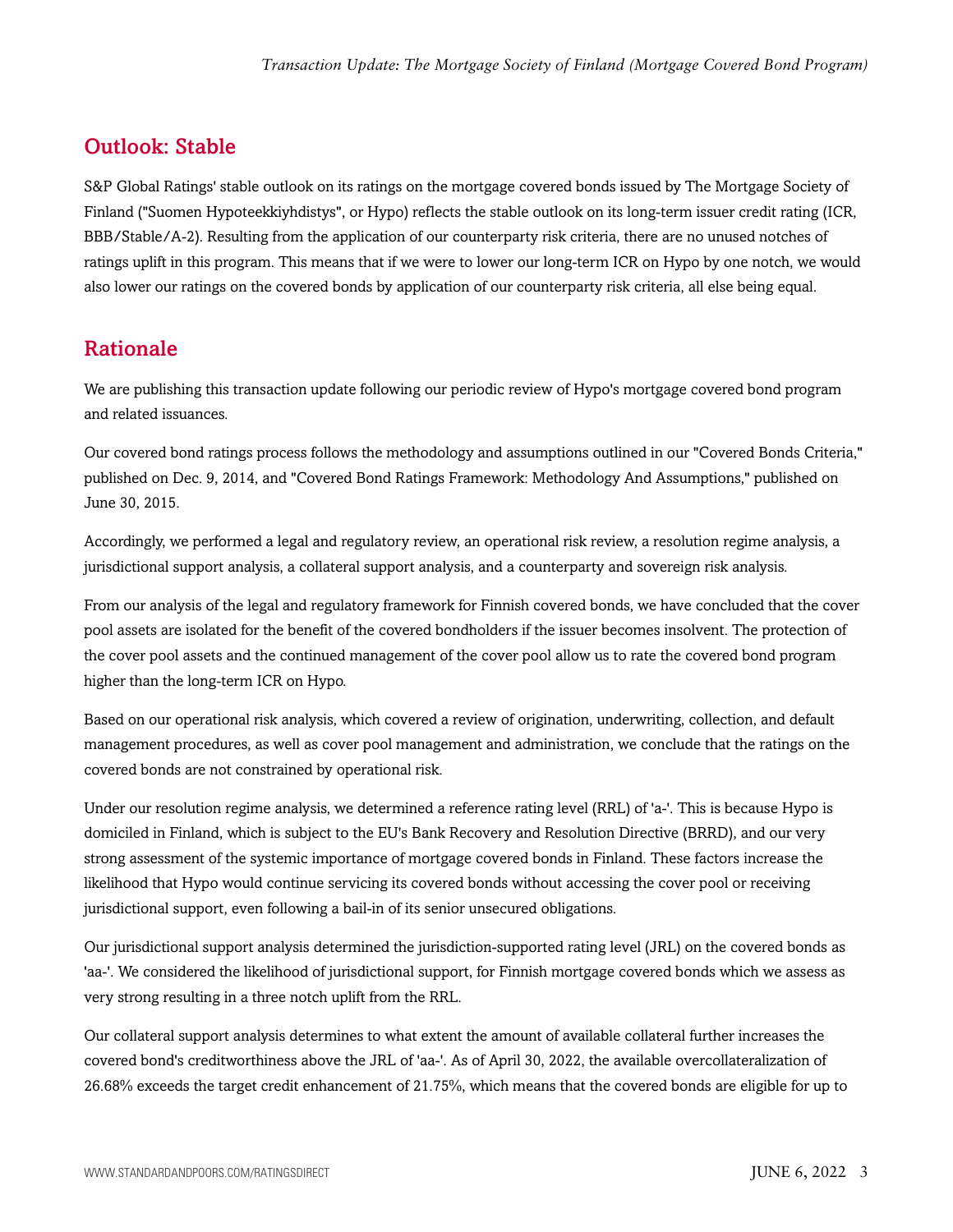four notches of collateral-based uplift. We do not reduce these four notches owing to Hypo's public statement committing to maintain a level of overcollateralization consistent with a 'AAA' rating, and because we consider that the covered bond's soft-bullet maturity mitigates liquidity risk for 180 days.

There are no rating constraints to the 'AAA' ratings relating to counterparty and sovereign risks.

<span id="page-3-0"></span>We have based our analysis on the criteria articles referenced in the Related Criteria section.

## Program Description

#### **Table 1**

| Program Overview*                         |                                                     |
|-------------------------------------------|-----------------------------------------------------|
| Jurisdiction                              | Finland                                             |
| Year of first issuance                    | 2016                                                |
| Covered bond type                         | Legislation-enabled                                 |
| Covered bonds (mil. $\epsilon$ )          | 1,600                                               |
| Redemption profile                        | Soft bullet                                         |
| Underlying assets                         | Residential mortgages and housing association loans |
| Jurisdictional support uplift             | 3                                                   |
| Unused notches for jurisdictional support | $\Omega$                                            |
| Target credit enhancement (%)             | 21.75                                               |
| Available credit enhancement (%)          | 26.68                                               |
| Collateral support uplift                 | 4                                                   |
| Unused notches for collateral support     | $\Omega$                                            |
| Total unused notches                      | $\Omega$                                            |

\*Based on April 30, 2022 data.

In 2016, Hypo established a €1.5 billion debt issuance program to issue senior unsecured notes, subordinated debentures, and covered bonds. The covered bonds issued from the program are secured by a cover pool of Finnish residential mortgage loans and loans to Finnish housing associations. The program size was increased to €2 billion in June 2018.

Hypo is a licensed credit institution and mutual company founded in 1860, with the sole purpose of granting long-term loans against mortgage or other safeguarding collateral. The customers of the bank are members of the society as long as they have loans outstanding and no arrears. The bank is active in Helsinki, southern Finland, and in specified growth centers in the rest of the country. Hypo operates solely from its headquarters in Helsinki and services its clients also through online and telephone banking.

The covered bonds under the program are the direct, unconditional, and unsubordinated debt obligations of the issuer and rank pari passu among themselves. Covered bond issuances are euro-denominated and secured by a cover pool of euro-denominated Finnish residential mortgage loans and loans to housing companies. We base our credit analysis on loan-by-loan data and cash flow data as of April 30, 2022. The cover pool composition and the loans' credit quality have remained stable since our previous review (see "Related Research").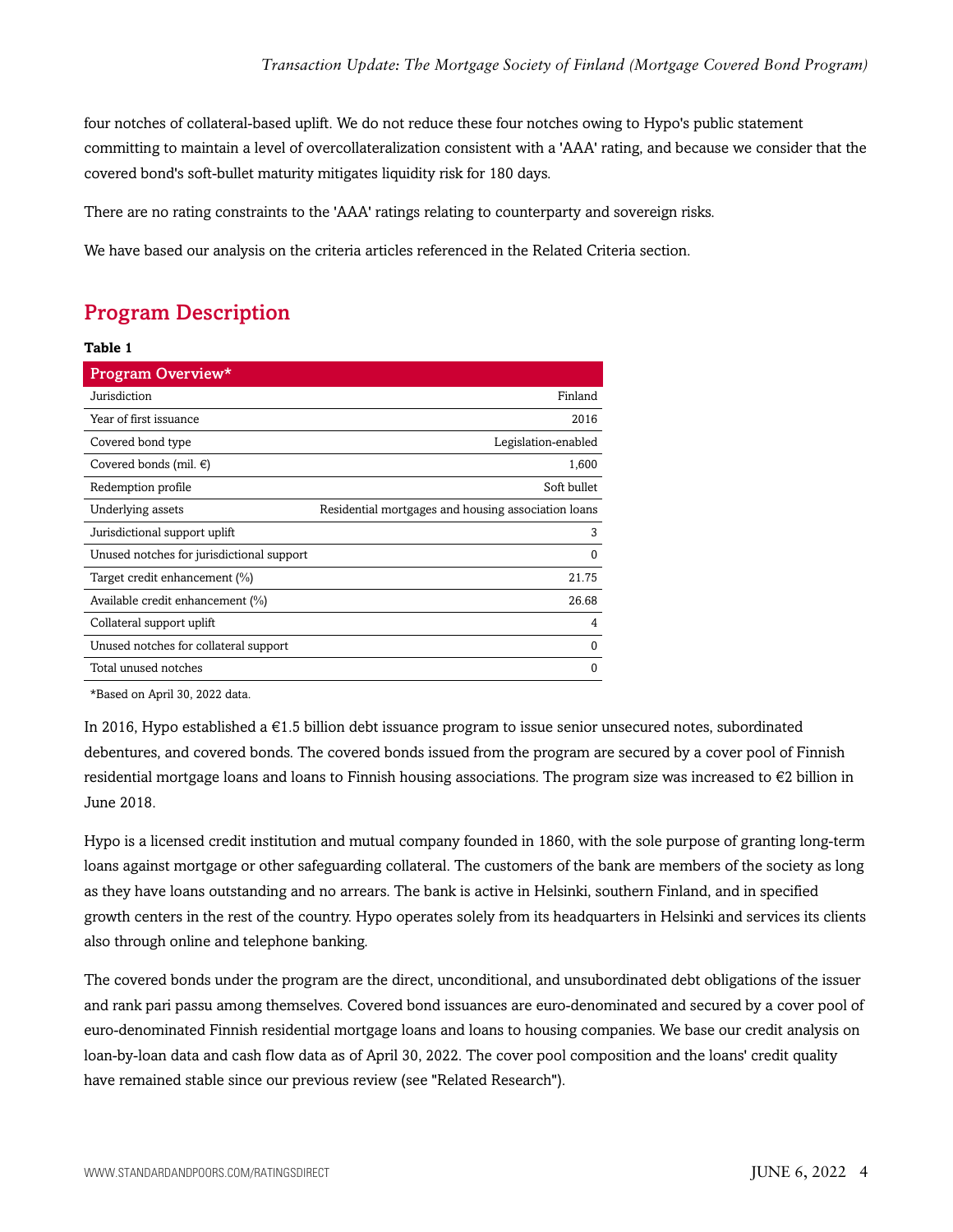#### The Mortgage Society of Finland Covered Bond Program

**Transaction Structure** 



Copyright © 2022 by Standard & Poor's Financial Services LLC. All rights reserved.

#### **Table 2**

| <b>Program Participants</b>                  |                                                |                     |                   |
|----------------------------------------------|------------------------------------------------|---------------------|-------------------|
| Role                                         | Name                                           | Rating              | Rating dependency |
| Issuer                                       | The Mortgage Society of Finland BBB/Stable/A-2 |                     | <b>Yes</b>        |
| Originator                                   | The Mortgage Society of Finland BBB/Stable/A-2 |                     | No                |
| Bank account                                 | Nordea Bank Abp                                | $AA$ -/Stable/A-1+  | Yes               |
| Bank account                                 | Danske Bank A/S                                | A+/Negative/A-1 Yes |                   |
| Bank account                                 | OP Corporate Bank PLC                          | $AA$ -/Stable/A-1+  | Yes               |
| Interest rate hedge provider Nordea Bank Abp |                                                | $AA$ -/Stable/A-1+  | Yes               |
| Interest rate hedge provider                 | Danske Bank A/S                                | A+/Negative/A-1     | <b>Yes</b>        |
| Interest rate hedge provider BNP Paribas     |                                                | $A+$ /Stable/A-1    | Yes               |
| Interest rate hedge provider Swedbank AB     |                                                | $A+$ /Stable/A-1    | Yes               |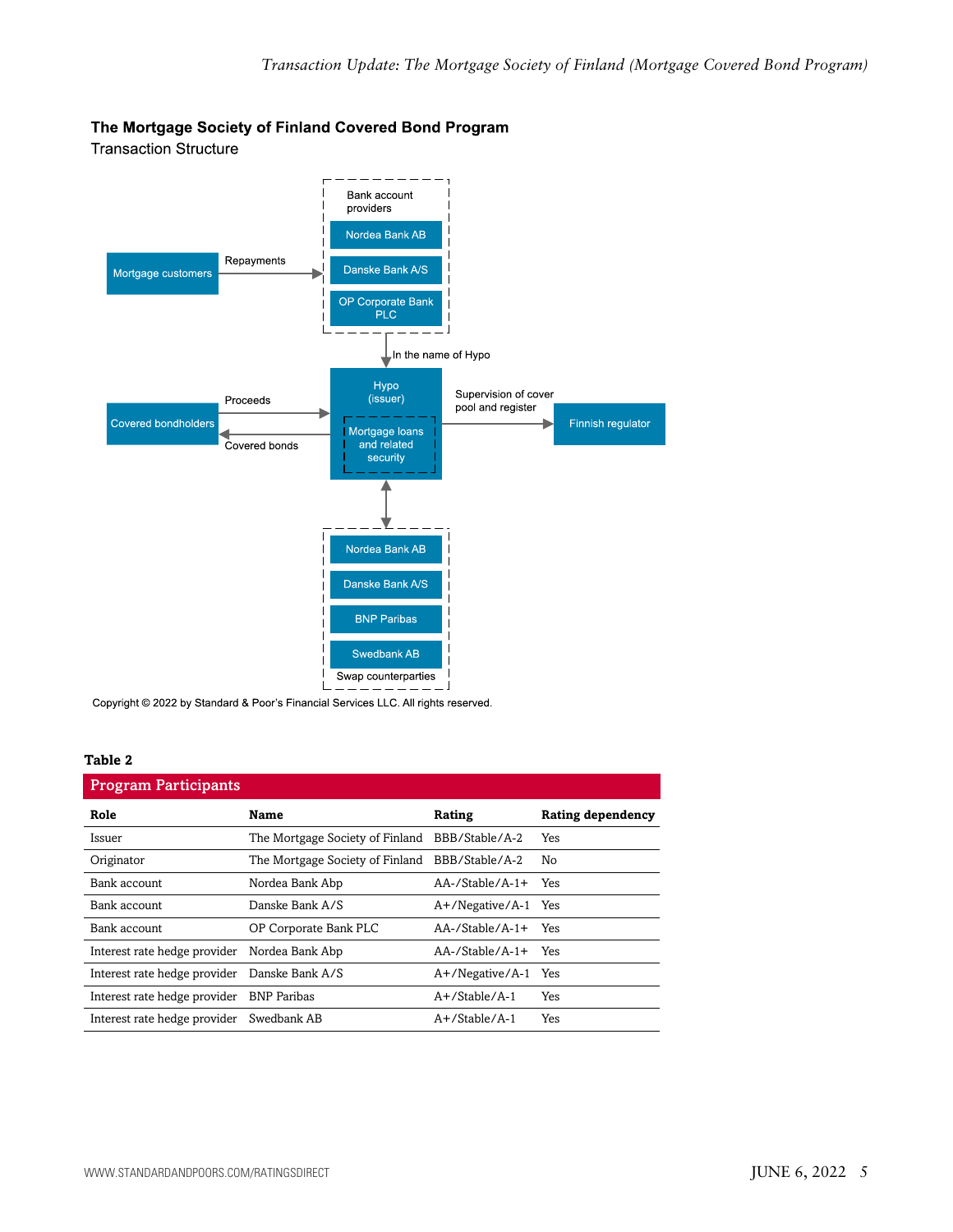## <span id="page-5-0"></span>Rating Analysis

#### Legal and regulatory risks

We base our legal risk analysis, on our "Asset Isolation And Special-Purpose Entity Methodology," published on March 29, 2017.

Finland implemented the Covered Bond Directive into national legislation via the Covered Bond Act (151/2022; the CBA). The CBA entered into force on March 11, 2022, and will apply from July 8, 2022. The CBA will replace the Finnish Act on Mortgage Credit Bank Activity (688/2010; the MCBA).

We understand that any covered bonds issued under the MCBA can continue to be governed by the provisions effective on their issue date. From Hypo we understand that its outstanding issued covered bonds prior to July 8, 2022, will continue to be governed by the MCBA.

In our opinion, the MCBA and the CBA satisfy the relevant legal aspects of our covered bond criteria. We have concluded that the cover pool assets are effectively isolated for the benefit of covered bondholders. The protection of the assets and the continued management of the cover pool allows us to rate the covered bonds above the long-term ICR on Hypo.

Under both covered bond legislations, the issuer's bankruptcy would not automatically trigger the covered bonds' early redemption or the suspension of payments to bondholders. Accordingly, we rate the covered bonds based on their legal final maturity.

The MCBA and the CBA require issuers to have a license from the Finnish Financial Supervisory Authority (FIN-FSA) to issue covered bonds. Further, they must maintain a register for the covered bonds and the collateral forming the cover pool. The FIN-FSA monitors the management of the register, including the recording of assets, and the issuer must regularly report the information in the register to the FIN-FSA.

Both laws set out eligibility criteria for cover pool assets, which can comprise residential mortgage loans, commercial mortgage loans, public-sector loans, and substitute assets to facilitate liquidity management. Derivatives are allowed for risk hedging purposes and must be registered in the cover register. Derivatives must also remain in force despite the issuer's bankruptcy, liquidation, or resolution.

Under the MCBA, issuers must have 2% overcollateralization on a net present value (NPV) basis, while from July 8, 2022, under the CBA the requirement is 2%, or 5% on an NPV basis if certain requirements of article 129 of the Capital Requirements Regulation are not fulfilled. Additionally, pursuant to the MCBA the total interest accrued on the cover assets during any successive 12-month period must suffice to cover interest due on the covered bonds and payments due to derivative counterparties.

Covered bonds with a 12-month maturity extension are allowed under both laws, but the CBA introduces a 180-day liquidity requirement whereby the cover pool must include sufficient substitute assets to meet the maximum net outflow connected to the covered bonds during the upcoming 180-day period. We understand that in calculating the net outflow related to the covered bonds, issuers may consider the extension of the maturity of the covered bonds.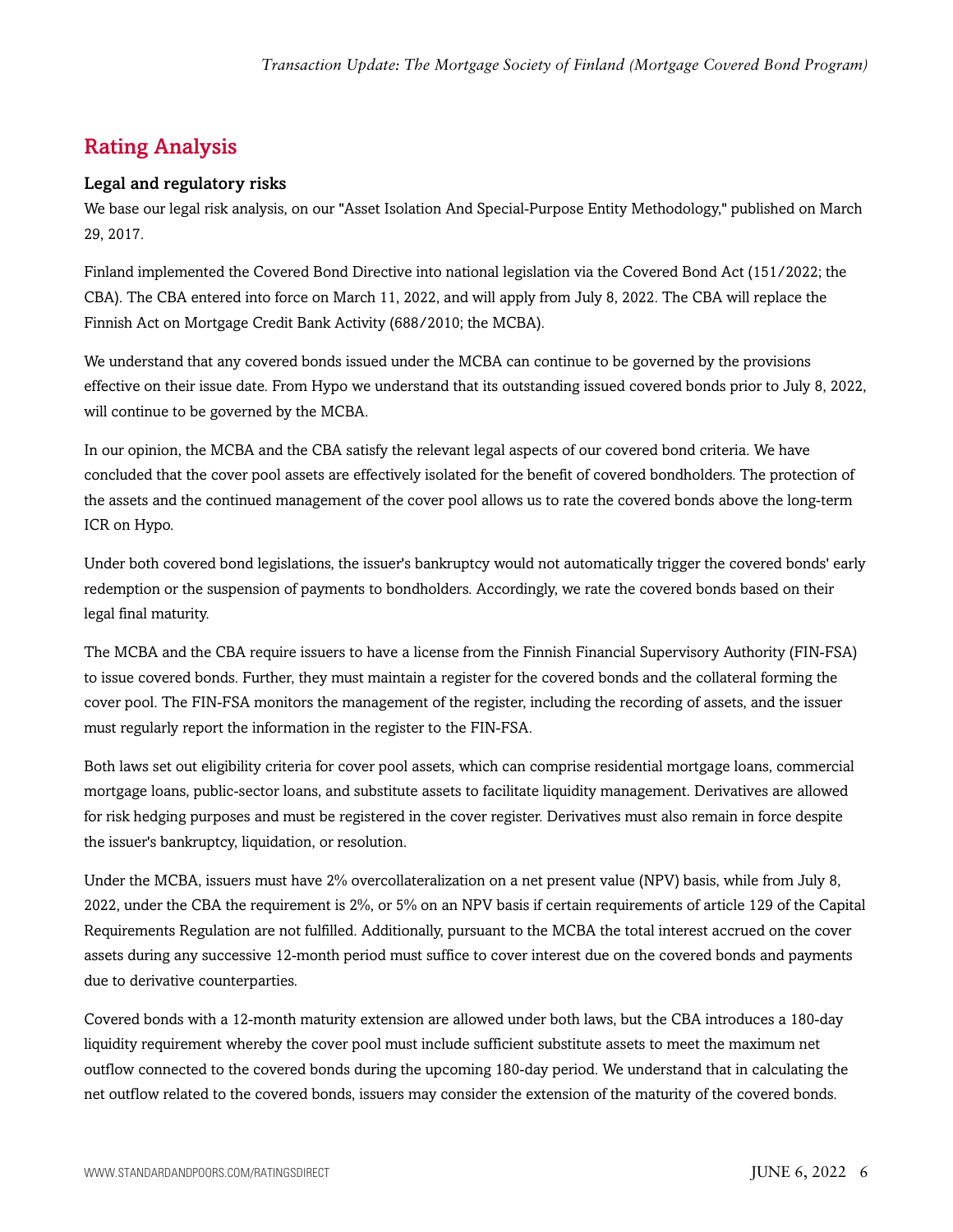If the issuer were to become insolvent, the FIN-FSA would appoint a supervisor to supervise the management of the cover pool including their conversion into cash and the contractual payments due to covered bondholders and derivative counterparties. While a bankruptcy administrator (appointed by a court) manages both the issuer's insolvency estate and the cover pool, the supervisor's role is to protect covered bondholders' interests. If necessary, the administrator can--upon the demand or with the consent of the supervisor--sell assets to make payments on the covered bonds, enter into derivative transactions, and secure liquidity in order to fulfil the obligations relating to the covered bonds. Under the MCBA the administrator, upon the demand or consent of the supervisor could accelerate the payment of the covered bonds if the cover tests cannot be fulfilled. We understand that under the CBA acceleration can only occur (upon the request or approval of the supervisor) if the overcollateralization requirements cannot be met. We consider this scenario to be ratings remote, as our credit and cash flow analysis accounts for the ability of the cover pool to service the payments on the covered bonds.

Upon issuer insolvency, covered bondholders and derivative counterparties (including termination fees) have a preferential claim to the assets in the cover pool, which would be isolated from the issuer's other assets.

Under the MCBA, covered bondholders and derivative counterparties have recourse toward 70% of the residential properties' market value and 60% of commercial estate properties' market value. From July 8, 2022, under the CBA, this priority of payment right extends to the entire 100% of the value, although only 80% of the market value of residential properties and 60% of the market value of commercial estate properties can be included in the determination of overcollateralization.

Both the Finnish covered bond laws exclude set-off against cover pool assets and claw-back risk.

#### Operational and administrative risks

Hypo, with total assets of €3.2 billion and a loan portfolio of about €2.6 billion as of March 31, 2022, is a licensed bank and mutual company founded in 1860, with the sole purpose of home financing and housing in Finland. Hypo grants long-term loans to Finish households (31% of portfolio) and housing companies (67% of portfolio) solely against a mortgage or other safeguarding collateral. The remaining share are loans to housing investors. The bank originates its loans in the Helsinki metropolitan area, southern Finland, and specified growth areas in Finland. Hypo's sole physical branch is located in Helsinki. Its services are complemented through online and telephone banking.

Hypo's credit underwriting policy consists of three main documents: General Terms (approved by the Supervisory Board), Credit Policy (approved by the Board of Directors), and the Employee Authorization (approved by Hypo's management group). We view Hypo's underwriting criteria as prudent, as reflected by the very low average LTV ratio of its loan book (34% as of March 31, 2021) and low levels of nonperforming loans--0.20% of the loan portfolio as of March 31, 2022--well below the average of peer banks.

In our opinion, there is no operational risk from the cover pool's management and loan origination that would constrain the covered bond ratings to the same level as the long-term ICR. Furthermore, we believe that it is highly likely that a replacement servicer would be appointed if the issuer were to become insolvent. We consider Finland to be an established covered bond market and we believe that the mortgage assets in Hypo's cover pool do not have product features that would materially limit the range of available replacement cover pool managers or servicers.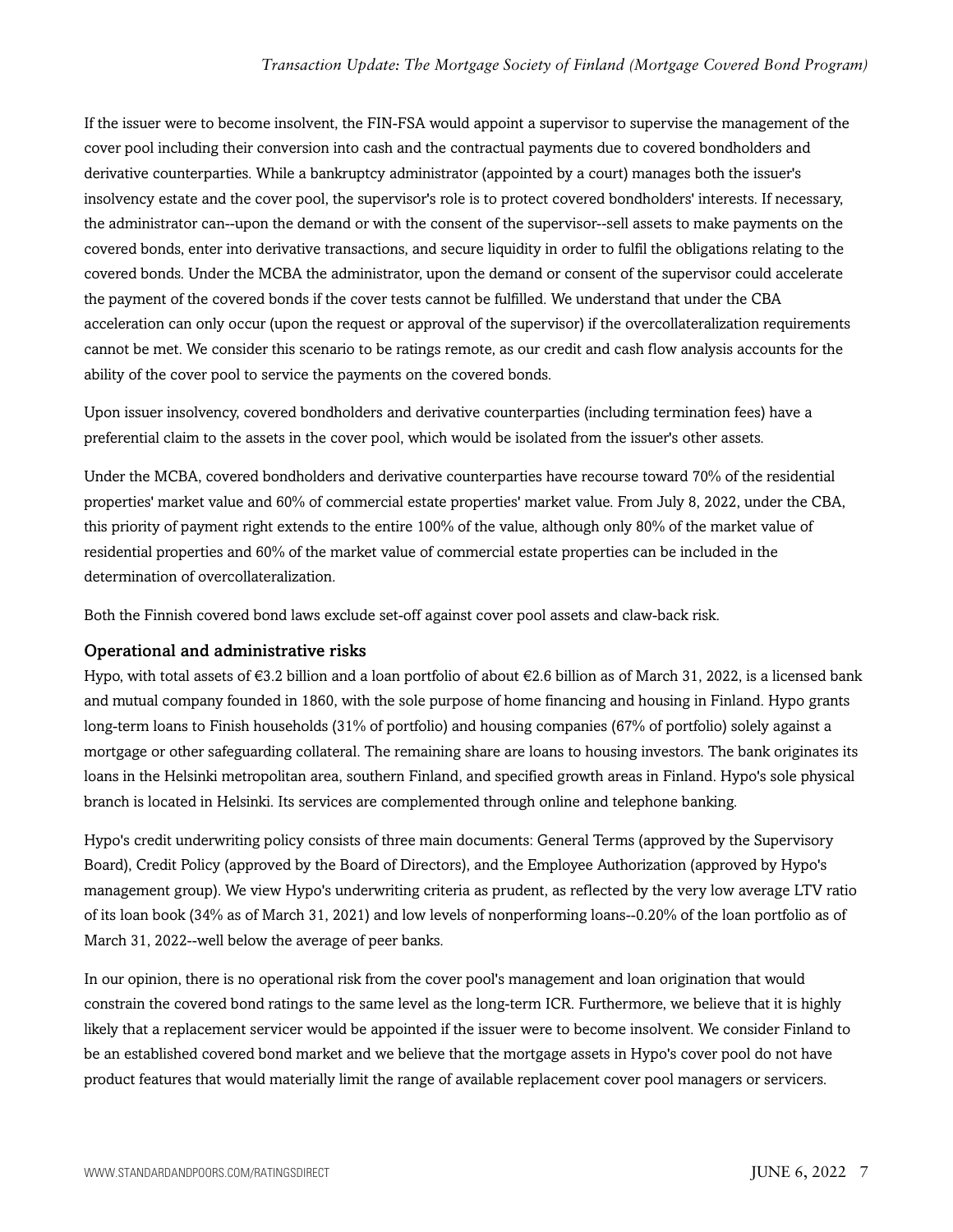Our analysis of operational and administrative risks follows the guidelines in our criteria (see "Covered Bond Ratings Framework: Methodology And Assumptions," published on June 30, 2015).

#### Resolution regime analysis

Hypo is domiciled in Finland, which is part of the EU's BRRD. We assess the systemic importance of Finnish mortgage covered bond programs as very strong. Under our covered bonds criteria, this means the RRL will be the greater of: (i) the issuing bank's ICR, plus two notches, and (ii) the resolution counterparty rating (RCR) on the issuing bank, where applicable. As Hypo has no RCR assigned, the resulting RRL is 'a-', two notches above the ICR.

This uplift recognizes that resolution regimes like the BRRD increase the probability that an issuer could service its covered bonds even following a default on its senior unsecured obligations. This is because the law exempts covered bonds from bail-in risk if there is a bank resolution. We consider this as an internal form of support, because the bail-in of certain creditors of the issuer does not require direct government support. This increases the likelihood that Hypo would continue servicing its covered bonds without accessing the cover pool or receiving jurisdictional support, even if it were to face insolvency.

#### Jurisdictional support analysis

Our jurisdictional support analysis assesses the likelihood that a covered bond program facing stress would receive support from a government-sponsored initiative instead of from the liquidation of collateral assets in the open market.

Our assessment of the expected jurisdictional support for Finnish mortgage covered bond programs is very strong. Under our covered bonds criteria, this means that the program can receive up to three notches of jurisdictional support uplift from the RRL resulting in a JRL of 'aa-'. The jurisdictional support uplift is capped by the long-term foreign currency rating on the sovereign providing the support to the covered bond, which in this case is 'AA+'.

#### Collateral support analysis

We base our collateral support analysis on data as of April 30, 2022. The cover pool comprises Finnish residential mortgage loans (30.89%) and housing company loans (69.11%) originated by The Mortgage Society of Finland (see table 3).

The cover pool includes loans granted to borrowers with multiple loan parts and, in some occasions, backed by different properties. These loans currently represent on average about 30% of the property's current value. We observe continuous house prices development, with prices rising in some areas and declining in others. We have not observed an overheating of the real estate market in Finland and currently our analysis considers the Finnish residential properties slightly undervalued.

The combined mortgage portfolio's weighted-average LTV is about 31%, its seasoning approximately five years, and the interest rate on about 98% of the loans is floating.

We assess a typical residential mortgage cover pool's credit quality by estimating the credit risk associated with each loan in the pool. We base this loan-level analysis on the specific adjustments defined for the Finland under our global RMBS criteria (see "Global Methodology And Assumptions: Assessing Pools Of Residential Loans," published on Jan. 25, 2019).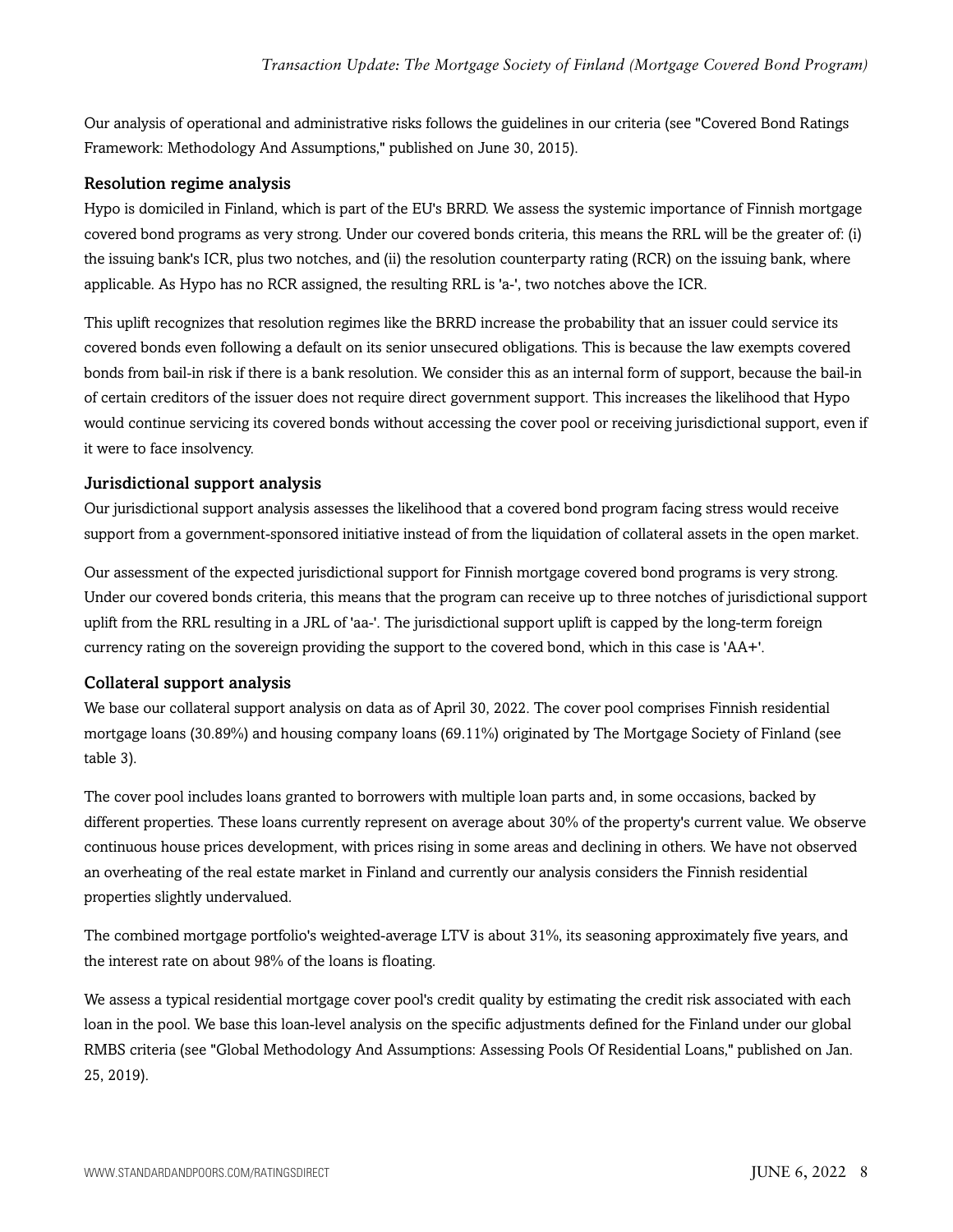We analyze the housing company loans under our commercial real estate criteria (see "Methodology And Assumptions: Analyzing European Commercial Real Estate Collateral In European Covered Bonds," published on March 31, 2015).

For the loans in the pool, our analysis estimated the foreclosure frequency and the loss severity in a 'AAA' stress scenario and, by multiplying the foreclosure frequency by the loss severity, the potential loss associated with each loan. To quantify the potential losses associated with the entire pool, we weight each loan's foreclosure frequency and loss severity by its percentage of the total pool balance. The product of the weighted-average foreclosure frequency (WAFF) and weighted-average loss severity (WALS) estimates the required loss protection, assuming all other factors remain unchanged.

As of April 30, 2022, at a 'AAA' level of stress, for the combined mortgage portfolio the WAFF is 14.51% (14.62% as of March 31, 2021) and the WALS is 10.59% (12.23% previously). Compared to our previous review, the combined WAFF remained stable while the combined WALS reduced. The reduction in the combined WALS is due to a reduction of both residential and commercial WALS driven by lower current LTV ratios after house price indexation in the residential subportfolio, and the lower current LTV ratios in the commercial portfolio.

At the subportfolio level, compared to our previous review the residential portfolio's WAFF reduced, which is mainly driven by slightly lower effective LTV ratios, an increase in residential loan seasoning, and a reduction in interest-only loans. The commercial subportfolio's WAFF remained stable.

|                                               | As of April 30, 2022 |                                                                                                             | As of March 31, 2021 |                      |                      |
|-----------------------------------------------|----------------------|-------------------------------------------------------------------------------------------------------------|----------------------|----------------------|----------------------|
| Asset type                                    |                      | Value (mil. $\epsilon$ ) Percentage of cover pool (%) Value (mil. $\epsilon$ ) Percentage of cover pool (%) |                      |                      |                      |
| Residential mortgages                         | 626,038,475          | 30.89                                                                                                       | 766,292,061          |                      | 33.16                |
| Housing association loans                     | 1,400,775,686        | 69.11                                                                                                       | 1,444,700,132        |                      | 62.51                |
| Cash                                          | 0.00                 | 0.00                                                                                                        | 100,000,000          |                      | 4.33                 |
| Total                                         | 2,026,814,161        | 100.00                                                                                                      | 2,310,992,193        |                      | 100.00               |
| Table 4                                       |                      |                                                                                                             |                      |                      |                      |
| <b>Key Credit Metrics</b>                     |                      |                                                                                                             |                      |                      |                      |
|                                               |                      |                                                                                                             |                      | As of April 30, 2022 | As of March 31, 2021 |
| <b>Residential mortgages</b>                  |                      |                                                                                                             |                      |                      |                      |
|                                               |                      |                                                                                                             |                      |                      |                      |
| Weighted-average effective LTV ratio $(\%)^*$ |                      |                                                                                                             |                      | 60.44                | 61.26                |
| Weighted-average original LTV ratio (%)       |                      |                                                                                                             |                      | 61.98                | 61.95                |
| Weighted-average current LTV ratio (%)        |                      |                                                                                                             |                      | 54.28                | 58.51                |
| Weighted-average loan seasoning§ (months)     |                      |                                                                                                             |                      | 52.02                | 44.97                |
| Balance of loans in arrears $>$ 30 days (%)   |                      |                                                                                                             |                      | 0.53                 |                      |
| Buy-to-let loans (%)                          |                      |                                                                                                             |                      | 4.02                 | 0.57<br>4.57         |

WAFF (%)  $7.71$  8.50

#### **Table 3**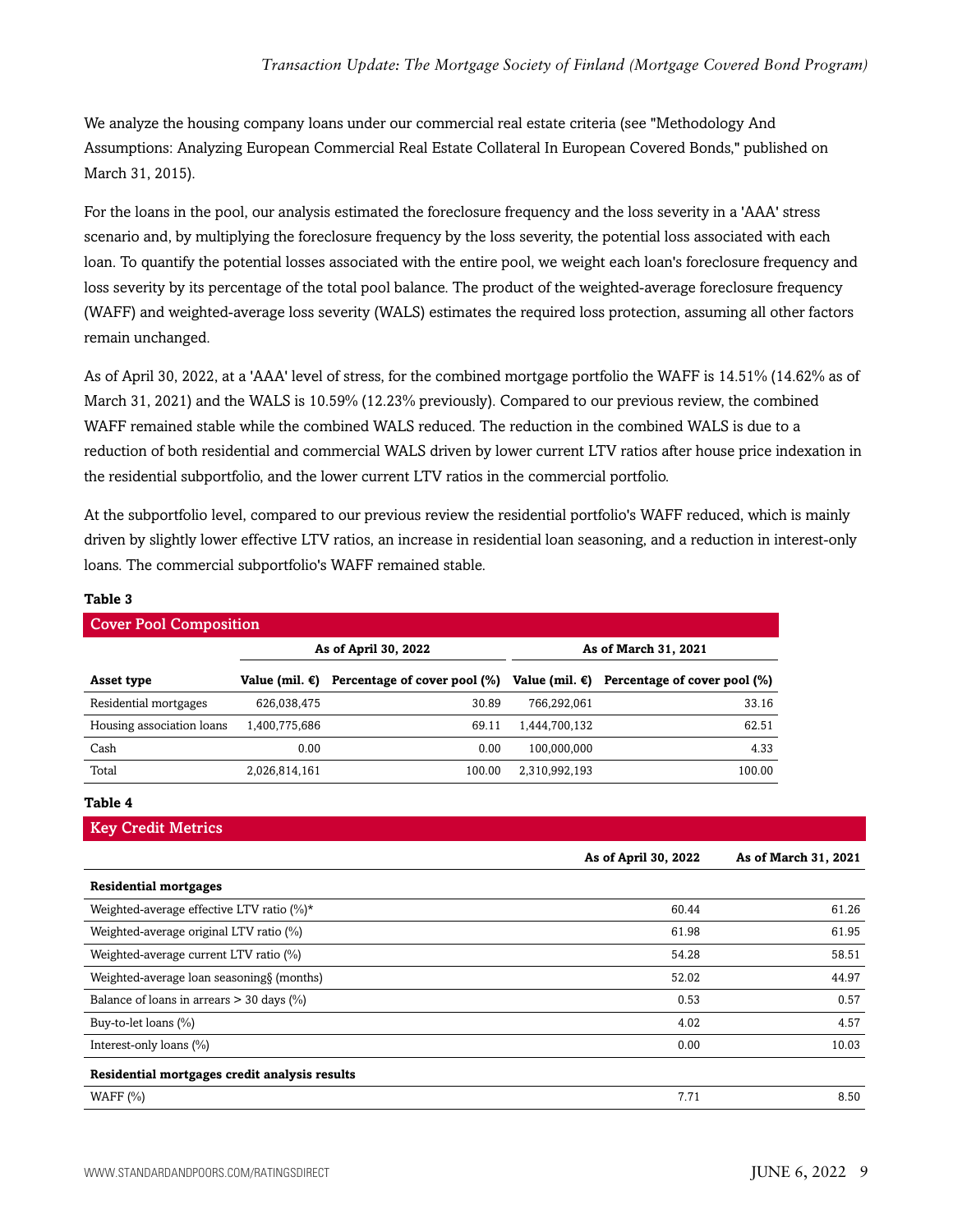**Table 4**

| <b>Key Credit Metrics (cont.)</b>                                        |              |       |
|--------------------------------------------------------------------------|--------------|-------|
| WALS $(\% )$                                                             | 14.75        | 17.44 |
| Commercial mortgages (housing association loans)                         |              |       |
| Weighted-average current LTV ratio (%)                                   | 20.14        | 20.65 |
| Balance of loans in arrears $>$ 30 days (%)                              | $\mathbf{0}$ | 0.63  |
| Commercial mortgages (housing association loans) credit analysis results |              |       |
| WAFF $(\% )$                                                             | 17.66        | 17.87 |
| WALS $(\% )$                                                             | 8.66         | 9.46  |
| Combined mortgage pool credit analysis results                           |              |       |
| WAFF $(\% )$                                                             | 14.51        | 14.62 |
| WALS $(\% )$                                                             | 10.59        | 12.23 |
| 'AAA' credit risk (%)                                                    | 2.50         | 2.50  |

\*Calculated weighting 80% of the OLTV and 20% of the CLTV. LTVs are based on the full loan balances secured on the property, including loan parts outside the asset pool and prior- and second-ranking balances if any. N/A--Not applicable. §Seasoning refers to the elapsed loan term. LTV--Loan-to-value. WAFF--Weighted-average foreclosure frequency. WALS--Weighted-average loss severity.

#### **Table 5**

| <b>Loan-To-Value Ratios</b>                                |                                                              |                      |
|------------------------------------------------------------|--------------------------------------------------------------|----------------------|
|                                                            | As of April 30, 2022                                         | As of March 31, 2021 |
|                                                            | Percentage of corresponding mortgage subcover pool<br>$(\%)$ |                      |
| Residential mortgages - effective LTV ratios (%)           |                                                              |                      |
| $0 - 40$                                                   | 11.54                                                        | 10.65                |
| 40-50                                                      | 9.42                                                         | 9.25                 |
| 50-60                                                      | 10.88                                                        | 10.95                |
| 60-70                                                      | 42.63                                                        | 35.90                |
| 70-80                                                      | 25.33                                                        | 33.25                |
| 80-90                                                      | 0.11                                                         | 0.00                 |
| 90-100                                                     | 0.00                                                         | 0.00                 |
| >100                                                       | 0.09                                                         | 0.00                 |
| Residential loans weighted-average effective LTV ratio (%) | 60.44                                                        | 61.26                |
| Residential mortgages - current LTV ratios (%)             |                                                              |                      |
| $0 - 40$                                                   | 27.79                                                        | 22.72                |
| 40-50                                                      | 13.73                                                        | 12.92                |
| 50-60                                                      | 16.28                                                        | 14.30                |
| 60-70                                                      | 16.52                                                        | 16.16                |
| 70-80                                                      | 14.23                                                        | 15.03                |
| 80-90                                                      | 7.14                                                         | 11.41                |
| 90-100                                                     | 3.66                                                         | 4.88                 |
| >100                                                       | 0.65                                                         | 2.58                 |
| Residential loans weighted-average current LTV ratio (%)   | 54.28                                                        | 58.51                |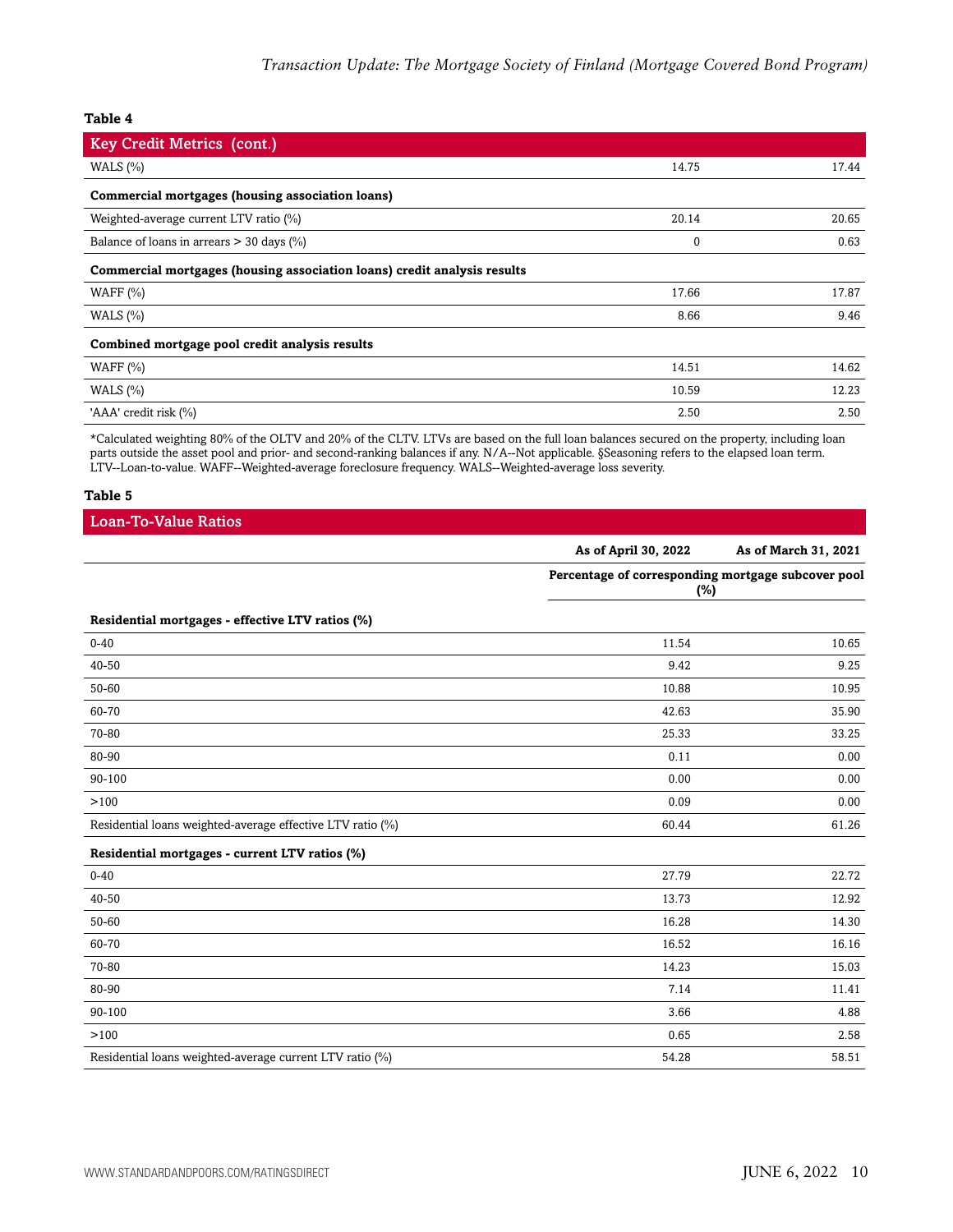#### **Table 5**

#### Loan-To-Value Ratios (cont.)

#### **Commercial mortgages (housing association loans) - whole loan LTV ratios**

| (%)                                                                                              |       |       |
|--------------------------------------------------------------------------------------------------|-------|-------|
| $0 - 40$                                                                                         | 91.20 | 91.42 |
| 40-50                                                                                            | 5.10  | 6.26  |
| 50-60                                                                                            | 1.92  | 2.13  |
| 60-70                                                                                            | 1.50  | 0.19  |
| 70-80                                                                                            | 0.29  | 0.00  |
| 80-90                                                                                            | 0.00  | 0.00  |
| 90-100                                                                                           | 0.00  | 0.00  |
| >100                                                                                             | 0.00  | 0.00  |
| Commercial mortgages (housing association loans) weighted-average whole loan<br>LTV ratio $(\%)$ | 20.14 | 20.65 |

#### **Table 6**

## Residential Loan Seasoning Distribution\* **As of April 30, 2022 As of March 31, 2021 Percentage of residential loan balance (%)**  $\le$  =5 years 68.43 76.58 >5 and <=6 years 5.01 >6 and <=7 years 5.39 4.75 >7 and <=8 years 4.34 >8 and <=9 years 2.17 >9 and <=10 years 2.15 0.74 >10 years 6.04 5.76 Weighted-average loan seasoning (months) 52.02 44.97

\*Seasoning refers to the elapsed loan term.

#### **Table 7**

#### Regional Distribution Of Loan Assets

|                            | As of April 30, 2022                             |                                                                            |                                                  | As of March 31, 2021                                                       |
|----------------------------|--------------------------------------------------|----------------------------------------------------------------------------|--------------------------------------------------|----------------------------------------------------------------------------|
| Top five<br>concentrations | Percentage of<br>residential loan<br>balance (%) | Percentage of commercial<br>loan balance (housing<br>association loans, %) | Percentage of<br>residential loan<br>balance (%) | Percentage of commercial<br>loan balance (housing<br>association loans, %) |
| East                       | 0.43                                             | 0.20                                                                       | 0.25                                             | 0.20                                                                       |
| Oulu                       | 0.43                                             | 3.35                                                                       | 0.41                                             | 2.62                                                                       |
| West                       | 5.79                                             | 20.92                                                                      | 4.89                                             | 22.98                                                                      |
| South                      | 93.33                                            | 75.53                                                                      | 94.44                                            | 74.20                                                                      |
| Lapland                    | 0.01                                             | 0.00                                                                       | 0.01                                             | 0.00                                                                       |
| Total                      | 100.00                                           | 100.00                                                                     | 100.00                                           | 100.00                                                                     |

Our weighted-average recovery period assumption for the combined mortgage loan portfolio is about 16 months. In addition, we assumed a stressed refinancing spread for the combined mortgage portfolio of 822 basis points.

The results of our credit analysis, including the cover pool's WAFF of 14.51%, weighted-average recovery rate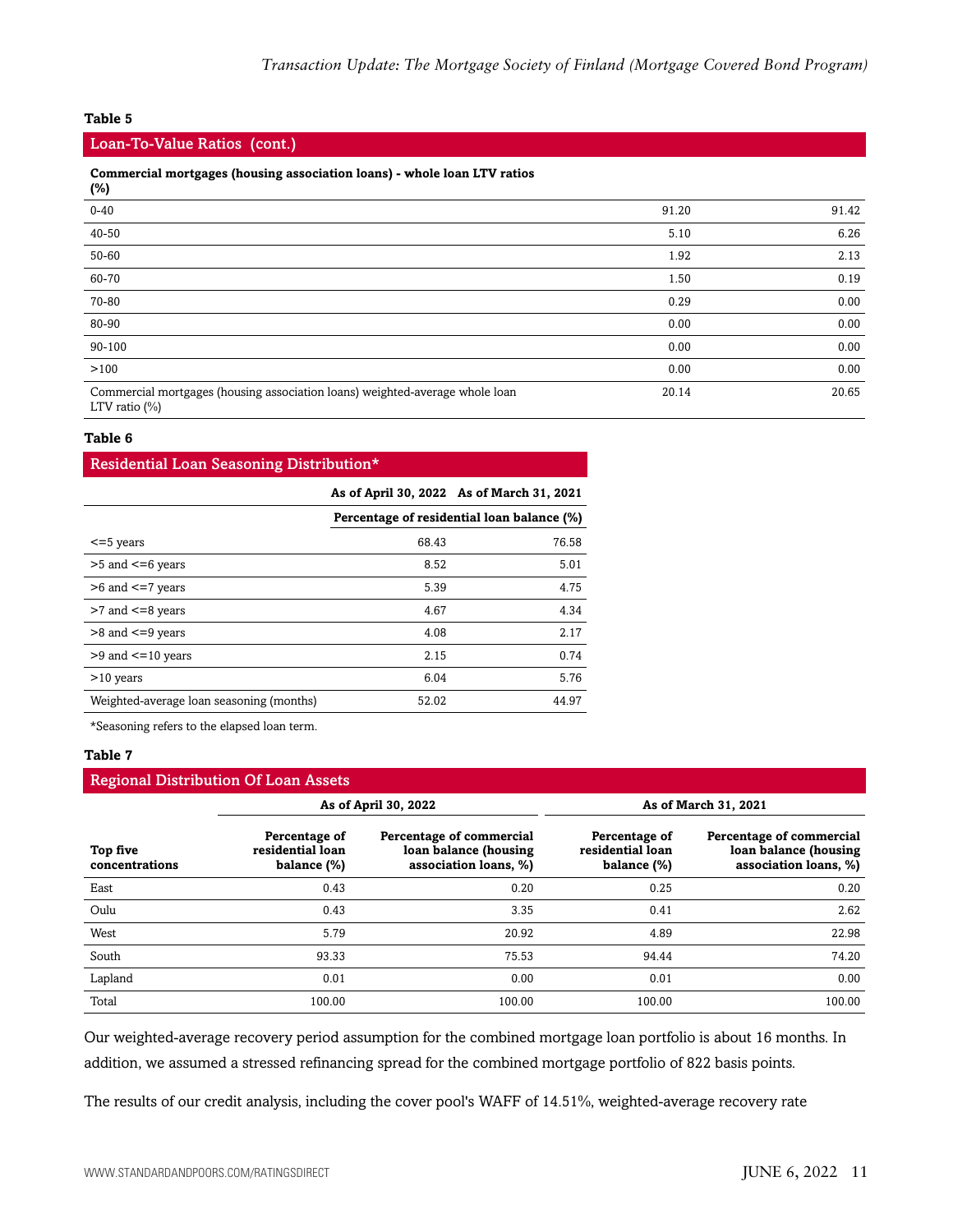(1-WALS) equivalent to 89.41%, weighted-average time to recovery, and refinancing costs, represent inputs to our cash flow analysis.

We stress the cover pool's cash flows, incorporating among other factors, various default patterns, default timings, interest rate stresses, prepayment rates, and delinquencies assumptions. The aim of our cash flow analysis is to determine whether the cover pool's cash flow suffice, at a 'AAA' rating level, to make timely payment of interest and ultimate payment of principal on the covered bonds. Our cash flow analysis determines among other factors, the target credit enhancement needed to achieve the maximum potential collateral-based uplift, inclusive of 100% refinancing costs, and the credit enhancement required to cover 'AAA' credit risk assuming no asset-liability maturity mismatch.

By applying our credit and cash flow stresses, we determined a 'AAA' credit risk of 2.50% and a target credit enhancement of 21.75%. While 'AAA' credit risk remained stable, target credit enhancement is higher compared to our previous review. This is due to upcoming bond redemptions getting closer to the cash flow run date, and the reduction of the cash balance to zero, which had been registered in the cover pool at the time of our previous review to meet the then upcoming bond redemptions.

With an available credit enhancement of 26.68%, the covered bonds can achieve a potential collateral-based uplift of four notches above the JRL. We do not make any deductions from these four notches due to the covered bonds' soft-bullet redemption profile and the issuer's overcollateralization commitment. Therefore, the maximum collateral uplift remains at four notches.

With a JRL of 'aa-', the program uses three notches to attain a 'AAA' rating. The overcollateralization that is commensurate with a 'AAA' rating is therefore 16.68% (equivalent to 'AAA' credit risk plus 75% refinancing costs).

Resulting from the application of our counterparty risk criteria, there are no unused notches of collateral-based uplift in this program. This is because if we were to lower our long-term ICR on Hypo by one notch, we would also lower our ratings on the covered bonds as per our counterparty risk criteria, all else being equal (see 'Counterparty risk').

| Table 8                                                               |       |                                           |
|-----------------------------------------------------------------------|-------|-------------------------------------------|
| <b>Collateral Uplift Metrics</b>                                      |       |                                           |
|                                                                       |       | As of April 30, 2022 As of March 31, 2021 |
| Asset WAM (years)                                                     | 9.54  | 9.67                                      |
| Liability WAM (years)                                                 | 4.75  | 4.76                                      |
| Maturity gap (years)                                                  | 4.79  | 4.91                                      |
| Available credit enhancement                                          | 26.68 | 30.20                                     |
| Required credit enhancement for first notch of collateral uplift (%)  | 6.53  | 5.95                                      |
| Required credit enhancement for second notch of collateral uplift (%) | 11.61 | 10.31                                     |
| Required credit enhancement for third notch of collateral uplift (%)  | 16.68 | 14.68                                     |
| Target credit enhancement for maximum uplift (%)                      | 21.75 | 19.04                                     |
| Potential collateral-based uplift (notches)                           | 4     | 4                                         |
| Adjustment for liquidity (Y/N)                                        | N     | N                                         |
| Adjustment for committed overcollateralization (Y/N)                  | N     | N                                         |
| Collateral support uplift (notches)                                   | 4     | 4                                         |

WAM--Weighted-average maturity.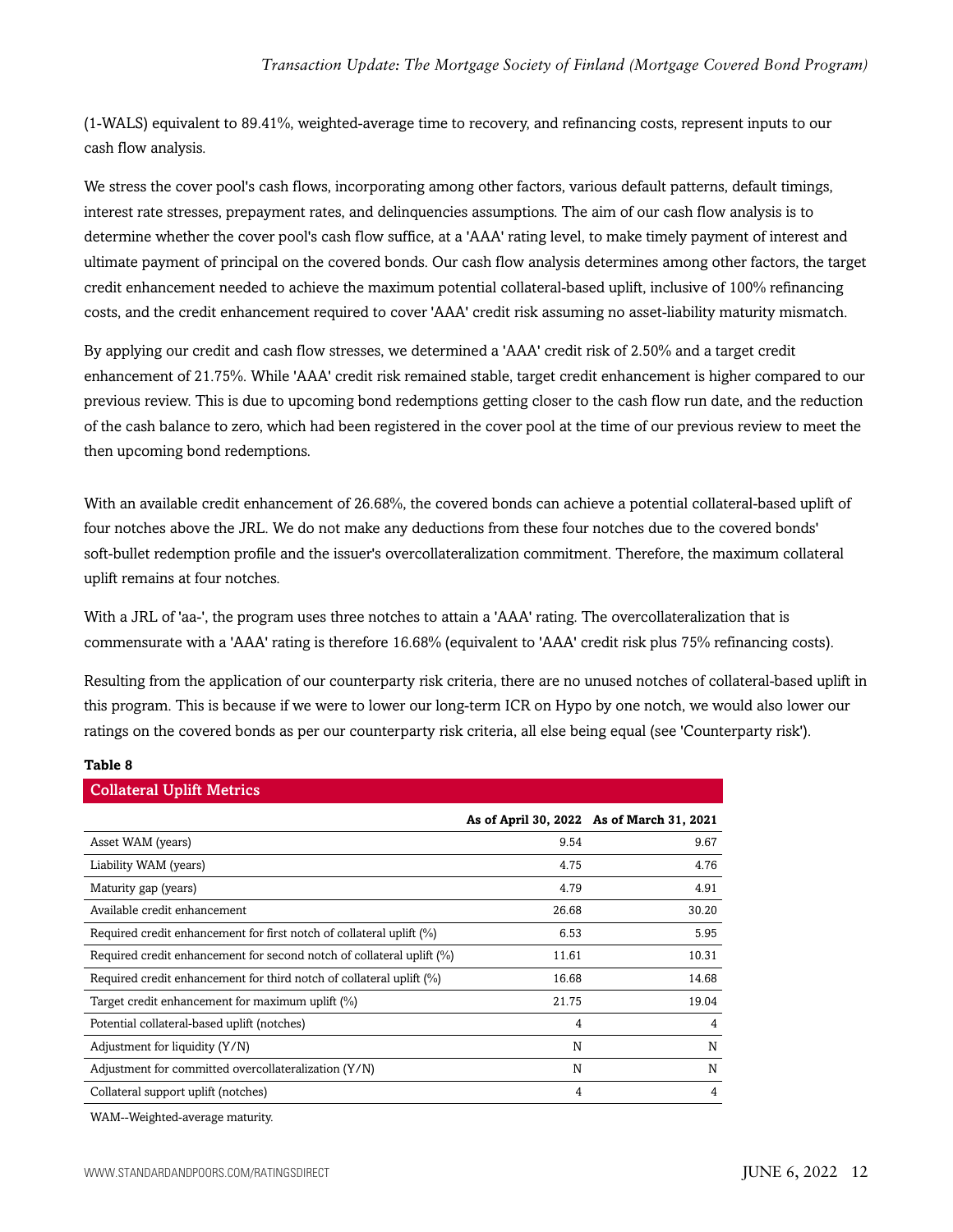#### Counterparty risk

We have identified several counterparty risks to which the covered bonds are exposed. However, these are either structurally addressed in line with our current counterparty criteria or taken into account in our cash flow modeling (see "Counterparty Risk Framework: Methodology And Assumptions," published on March 8, 2019). Therefore, we believe that they do not constrain the ratings from a counterparty risk perspective.

#### Bank account provider

Payments from borrowers are made into a number of external bank accounts in Hypo's name. The accounts benefit from replacement language consistent with our counterparty criteria.

#### Swaps

The program benefits from swaps with Nordea Bank AB, Swedbank AB, Danske Bank A/S, and BNP Paribas S.A. to swap the variable interest earned on the assets to fixed interest, payable on the covered bonds.

To derive the maximum potential rating on the covered bonds under our counterparty criteria, we consider various factors, including whether the counterparties are related to the issuer, the seniority of termination payments, the replacement commitment, and the collateral posting framework. The swap counterparties in this program are unrelated to the issuer and entitled to termination payments that rank pari passu with payments on the covered bonds. According to the swap documentation, Nordea, Swedbank, and Danske Bank have committed to replacing themselves if their RCR falls below 'A-'. If a counterparty fails to meet this commitment, an additional termination event would allow the issuer to terminate the derivative agreement. Furthermore, if we lower our rating on a swap counterparty below 'A-', the counterparties have each committed to post collateral sufficient to cover the issuer's exposure to that counterparty, plus certain volatility risks in the swap value. We categorize the current collateral-posting framework for the counterparties in the derivative contracts as strong.

Although BNP Paribas' commitments are similar, the rating triggers have been set at an RCR of 'A+' and the collateral-posting framework in the derivative contract is categorized as moderate.

The collateral framework assessments, combined with the current RRL on the issuer ('a-') and the different replacement triggers, support a maximum potential rating of 'AAA' under our counterparty risk assessment. However, if we were to lower our long-term ICR on Hypo by one notch, we would also lower our ratings on the covered bonds, all else being equal. As a result, this program does not currently benefit from any unused notches of uplift.

#### Sovereign risk

Under our structured finance sovereign risk criteria, covered bonds backed by mortgages that are issued in a jurisdiction that is within a monetary union that include structural coverage of refinancing need over a 12-month period to exhibit low sensitivity to sovereign risk. As a result, we can rate these covered bonds up to five notches above the sovereign rating (see "Incorporating Sovereign Risk In Rating Structured Finance Securities: Methodology And Assumptions," published Jan. 30, 2019). Given our 'AA+' long-term rating on Finland, sovereign risk does not constrain our ratings on the covered bonds.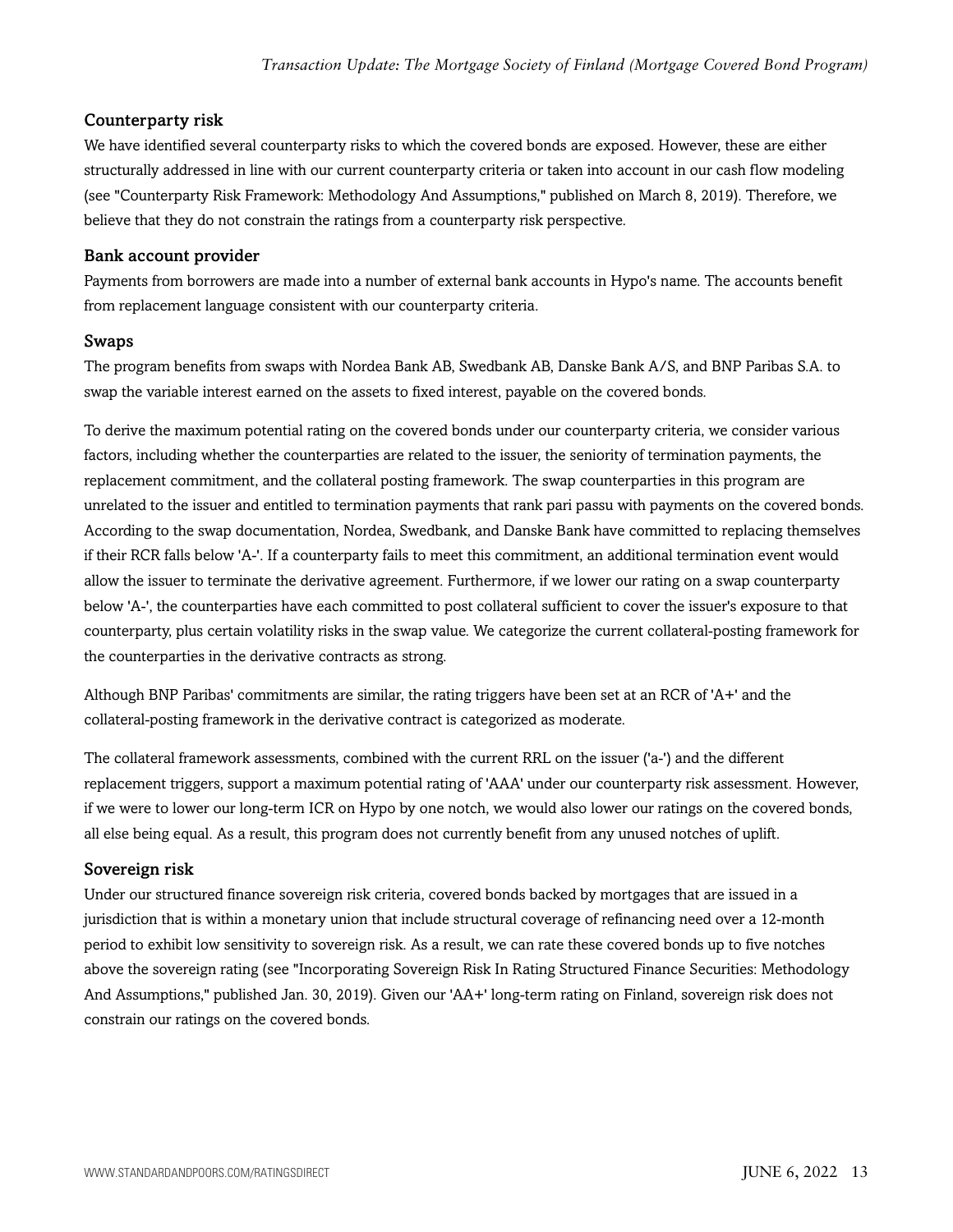## <span id="page-13-0"></span>Environmental, Social, And Governance (ESG)

#### **ESG Credit Indicators**

published Oct. 13, 2021.



ESG factors have no material influence on our credit rating analysis of the Mortgage Society of Finland's mortgage covered bonds. The issuer currently does not offer specific mortgage products focused on environment or social factors, which could affect the credit results. The Finnish government guarantees certain first-time-buyer mortgages, but as we do not consider the guarantee timely, it does not affect the credit analysis. Hypo is committed to maintain a minimum level of overcollateralization in the program commensurate with the rating. Additionally, the bonds' soft-bullet repayment structure mitigates 180 days of liquidity risk. Both governance initiatives support the current ratings and the credit enhancement required for the rating.

### <span id="page-13-1"></span>Related Criteria

- Global Framework For Payment Structure And Cash Flow Analysis Of Structured Finance Securities, Dec. 22, 2020
- Environmental, Social, And Governance Principles In Credit Ratings, Oct. 10, 2021
- Counterparty Risk Framework: Methodology And Assumptions, March 8, 2019
- Incorporating Sovereign Risk In Rating Structured Finance Securities: Methodology And Assumptions, Jan. 30, 2019
- Global Methodology And Assumptions: Assessing Pools Of Residential Loans, Jan. 25, 2019
- Asset Isolation And Special-Purpose Entity Methodology, March 29, 2017
- Covered Bond Ratings Framework: Methodology And Assumptions, June 30, 2015
- Methodology And Assumptions: Analyzing European Commercial Real Estate Collateral In European Covered Bonds, March 31, 2015
- Covered Bonds Criteria, Dec. 9, 2014
- Principles Of Credit Ratings, Feb. 16, 2011

### <span id="page-13-2"></span>Related Research

- ESG Credit Indicator Report Card: Covered Bonds, April 7, 2022
- Global Covered Bond Insights Q1 2022, March 17, 2022
- Norwegian And Finnish Covered Bond Market Insights 2022, Jan. 31, 2022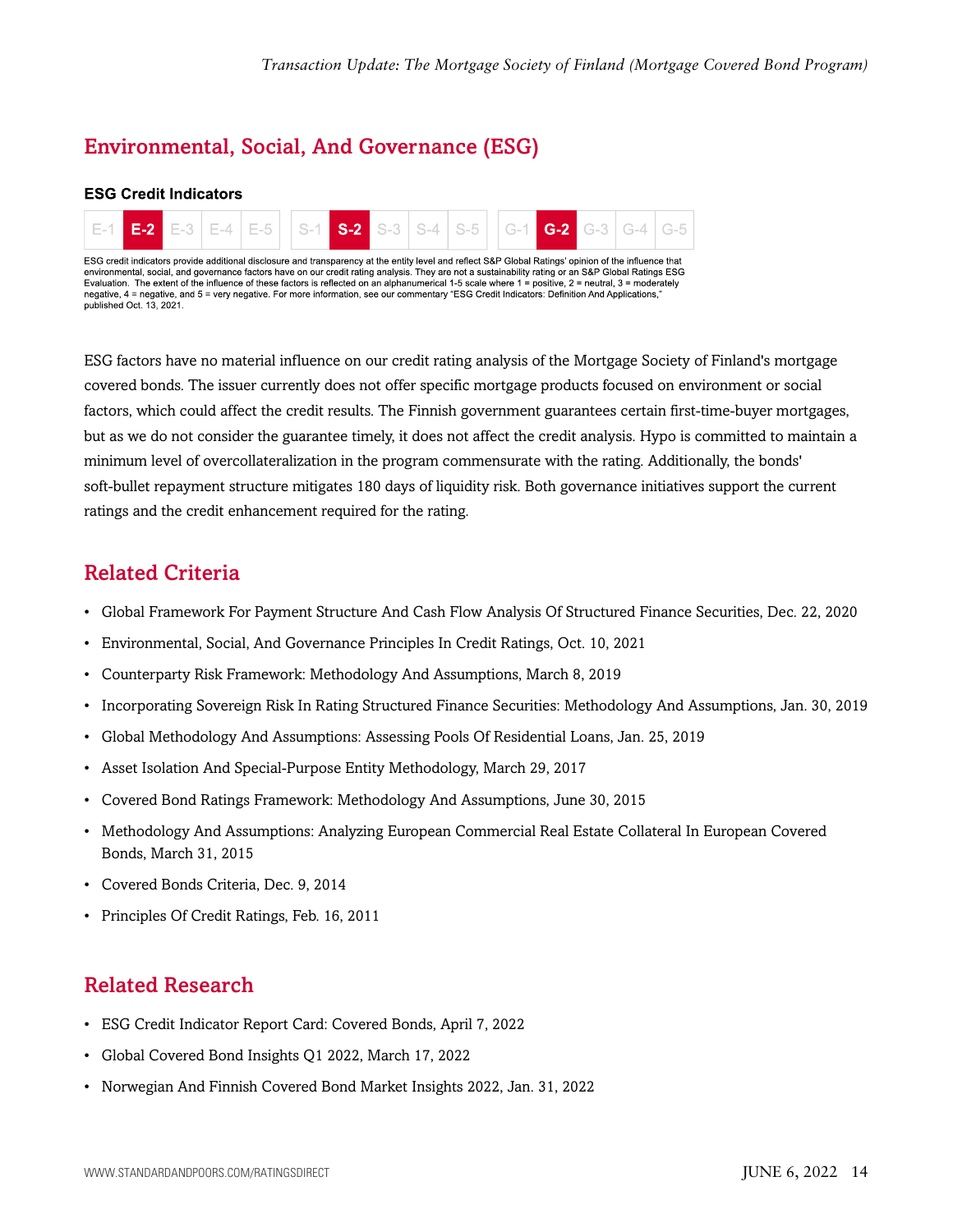- S&P Global Ratings Definitions, Jan. 5, 2021
- The Mortgage Society of Finland, July 30, 2021
- Transaction Update: The Mortgage Society of Finland (Mortgage Covered Bond Program), May 27, 2021
- Glossary Of Covered Bond Terms, April 27, 2018